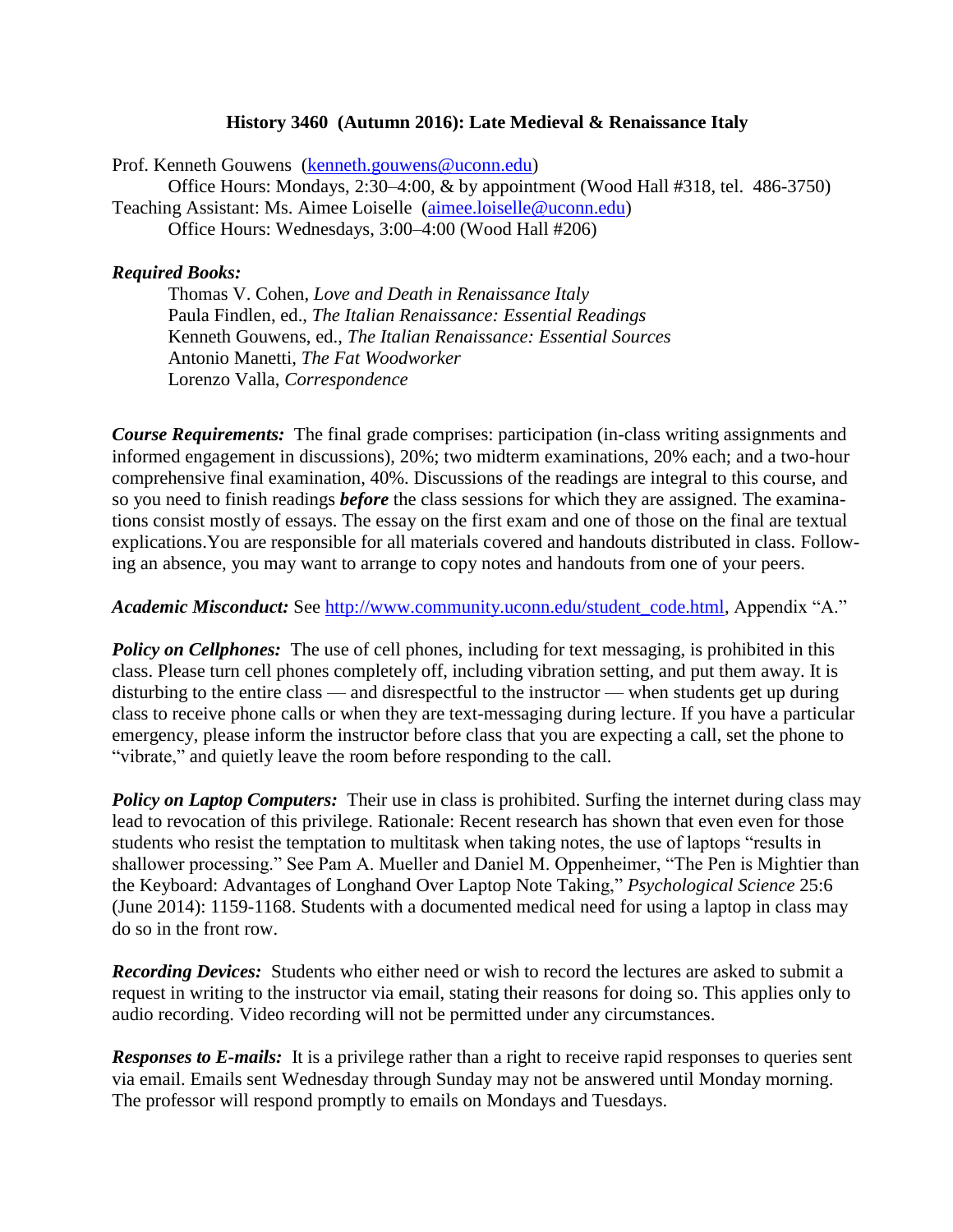# *Schedule of Classes*

| <b>Date</b><br><b>Subject</b> |                                                              | <b>Readings</b>                         |
|-------------------------------|--------------------------------------------------------------|-----------------------------------------|
| Aug. $29(M)$                  | Introduction                                                 |                                         |
|                               | Aug. 31 (W) Dante, Giotto, & Italy ca. 1300                  | Gouwens, $1-23$                         |
|                               | Sep. 5 (M) Labor Day — no class meeting                      |                                         |
|                               | Sep. 7 (W) Petrarch & Humanism                               | Findlen, 3–7, 219–36; Gouwens, 24–38    |
|                               | Sep. 12 (M) Florentine Politics to 1434                      | Findlen, 7–16, 43–63; Gouwens, 43–47    |
| Sep. $14 \, (W)$              | Florence under the Medici                                    | Findlen, 64–90, 299–316; Gouwens, 94–95 |
| Sep. 19 $(M)$                 | State Dynamics in 15th Cent.                                 | Findlen, $16-26$ ; Gouwens, $51-70$     |
|                               | Sep. 21 (W) Quattrocento Art & its Significance ------------ |                                         |
| Sep. 26 $(M)$                 | <b>Encountering Ancient Texts</b>                            | Findlen, 215–18, 237–72                 |
| Sep. 28 $(W)$                 | Savonarola, Florence, & Invasion                             | Findlen, 26-33                          |
| Oct. $3 \text{ (M)}$          | The Role of the Family                                       | Findlen, 93–123; Gouwens, 108–25        |
| Oct. $5(W)$                   | Merchants, Artists, Urban Values                             | Gouwens, 96–107; Manetti                |
|                               | Oct. 10 (M) Religion and Morality                            | Findlen, 124-66                         |
|                               | Oct. 12 (W) First Examination                                |                                         |
|                               | Oct. 17 (M) Crime and Sexuality I                            | Cohen, $1-70$                           |
|                               | Oct. 19 (W) Crime and Sexuality II                           | Cohen, 173-227                          |
| Oct. 24 $(M)$                 | Wives & Mothers                                              | Findlen, 169–91; Gouwens, 137–69        |
| Oct. 26 $(W)$                 | Learned Women                                                | Findlen, 273–91; Gouwens, 197–205       |
| Oct. 31 (M)                   | Philology as Tool & Weapon                                   | Valla, Correspondence, selections TBA   |
| Nov. 2 $(W)$                  | Neoplatonism & Harmony                                       | Gouwens, 187-96                         |
| Nov. $7 \ (M)$                | Renaissance Rome & the Papacy                                |                                         |